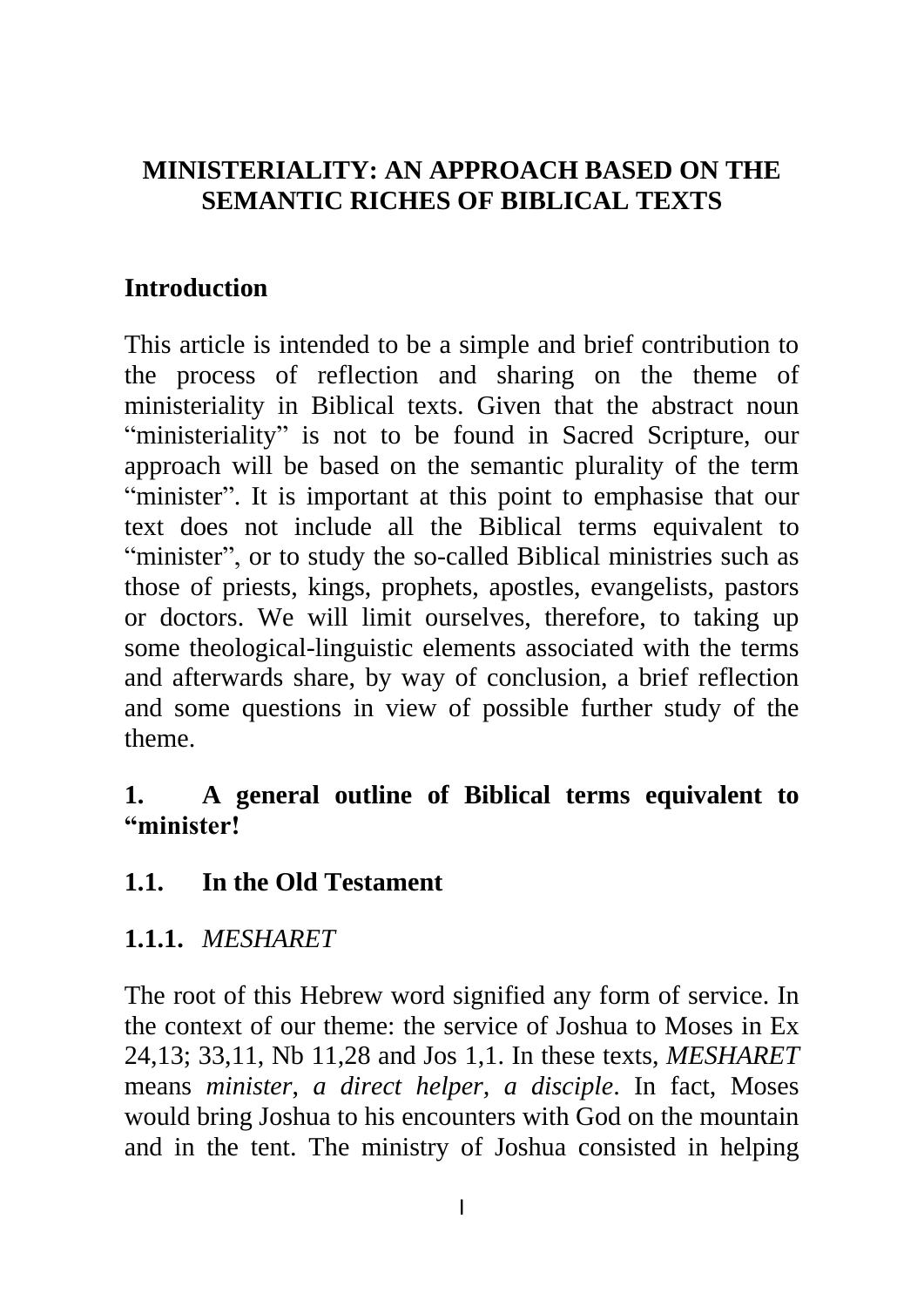Moses to understand the message of God and then transmit it to the people. Interestingly, these texts show that being a minister is a stage in the preparation to be a guide, or a true discipleship. Therefore, *MESHARET* goes back to the theme of the disciplemaster relationship, of being able to learn in order to continue a mission or a ministry. From this perspective, the concept of *MESHARET* gives us to understand that, in the disciple-master relationship, the disciple learns not only from the master but from reality. In other words, reality becomes the master. This shows that the minister is a disciple both of the Lord and of reality.

# **1.1.2.** *EBED*

Another term used in the Old Testament to signify ministry is *EBED*. This term indicates not only the common service of any person working under a master, as in the case of Naaman (2 K 5, 6), but also subordination to divine plans as in the case of the servant of God (*EBED ADONAI* or *EBED HA*-*ELOHIM*) in Is 42, 1-4; 49, 1-6; 50, 4-9; 52, 13-15; 53, 1-12. Even though exegetes do not all agree on the historic identity of the *EBED ADONAI*, the texts clearly show submission to the plans of God and the condition for realising the mission received.

# **1.2. In the New Testament**

In the case of the New Testament )NT), the following terms merit discussion:

# **1.2.1.** *PAIS/DOULOS*

In ordinary language, *PAIS* means 'child'. In Mt 12, 18, however, the Greek version of Is 42,1 is used in which the term *PAIS* is translated with the Hebrew meaning of *EBED* (servant), to show that Jesus is the Servant of God. With the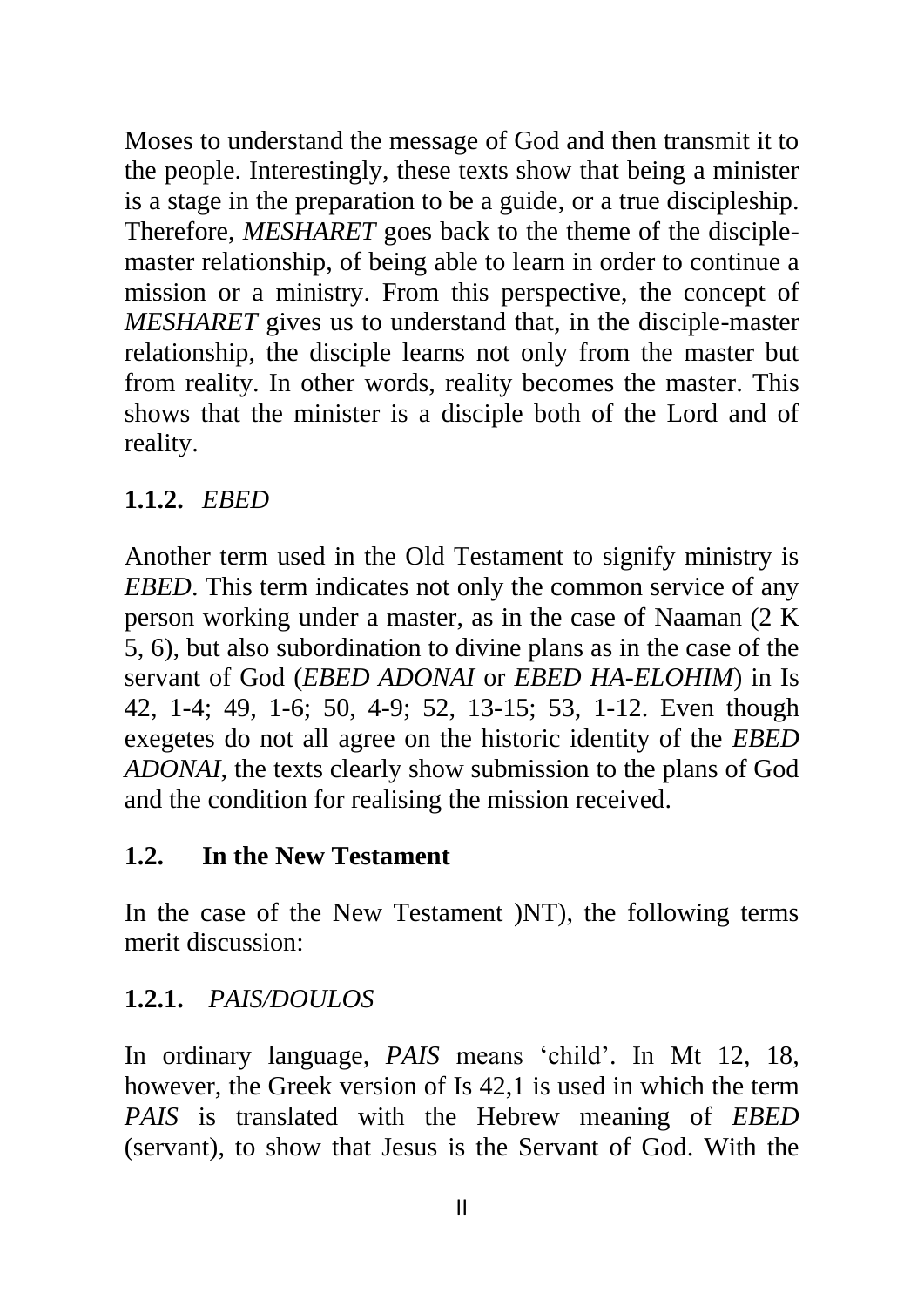same intuition, after Pentecost, under the Jerusalem portico, Peter declares for the first time that Jesus is the Servant of God (Ac 3,13). In effect, Peter was so moved by the image of Jesus-Servant that this became the reference point of his first preaching, after Pentecost. In this way, he presents the image of Jesus-Servant as the paradigm of any service whatever in the nascent Church. Textual proof of this is to be found in the semantic transposition made in the NT of the terms *PAIS* (child, servant) and *DOULOS* (slave, servant). Here we must be careful: addressing the apostles in Jn 15,15, Jesus qualifies his relationship with them as one of friendship and not of service or slavery. Furthermore, the term *DOULOS* (servant) continues to characterise the mission of the disciples. Jesus recommends that interpersonal relations be marked by the attitudes and sentiments of a servant and that they must be adopted by anyone who wishes to be great in the Kingdom of Heaven (Mt 20,27; Mk 10,44). It is also worth noting that *DOULOS* is the title with which Paul presents himself to his communities (Rm 1,1; 2 Cor 4,5; Gal 1,10; Ep 6,6; Ph 1,1; Tt 1,1). Some Christians are called servants (*DOULOI*) in Col 4,12; 2 Tm 2,14; Jm 1,1. Peter, Jude and the whole Church are *DOULOI* of Christ according to 2 P 1,1; Jude 1,1; Ac 1,1. We may then see that the terms *PAIS* and *DOULOS* become synonymous and Jesus-Servant becomes the unique paradigm in the exercise of ministries.

### **1.2.2.** *LEITOURGOS*

Three meanings of this term merit particular attention:

a. *LEITOURGOS* indicates public servants and administrators who are called *servants of God* for the zeal with which they carry out their duties (Rm 13,6). The Christian must be submissive to them and pray for them that they may live tranquil, peaceful, pious and honest lives (2 Tm 2,2).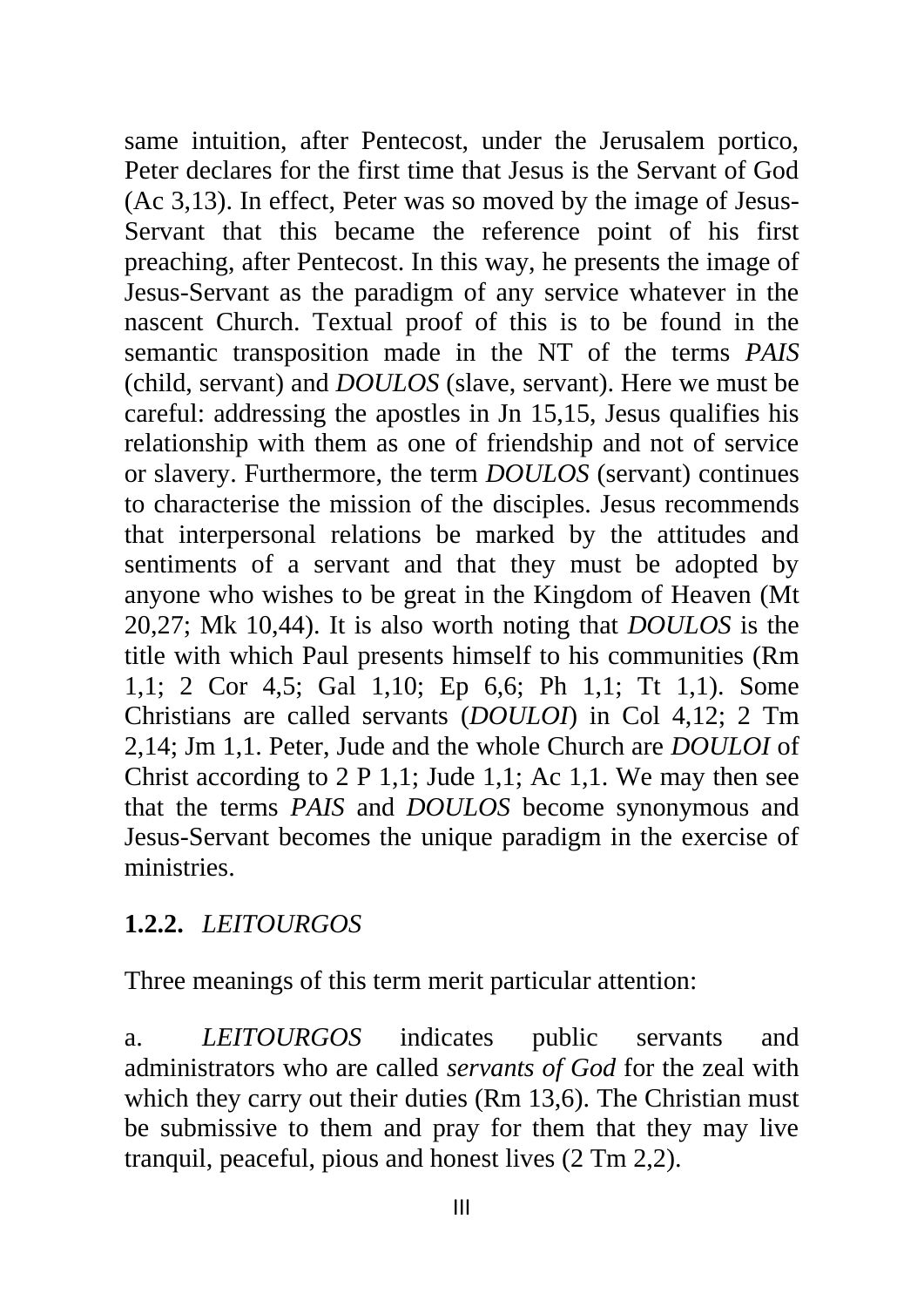b. The one who announces the Gospel of Jesus Christ to those who do not know Him, so that they may become an offering pleasing to Him, is also called *LEITOURGOS* (Rm 15,16).

c. The term is also applied to Jesus to indicate his ministry as mediator between God and humankind (Heb 8,2). It is also interesting that, in the NT, by this term, the ministry of the public servant is seen as equal to that of the evangeliser because both, inspired by Jesus the Mediator, serve the same God. As we have just seen, being inspired by Jesus the Mediator means assuming and performing, within and outside the Church, the priestly dimension of the ministries. All the ministries, without exception, are clothed in a priestly dimension or, in other words, the mediation between the Creator and creation.

# **1.2.3.** *HYPĒRETES*

As regards the term *HYPĒRETES*, we find it means only "minister of the Word" (Lk 1,2; Ac  $26,16$ ). In these texts, the experience of Christ is seen as a necessary condition for the exercise of the ministry. We need only see that the "servants of the Word", mentioned in Lk 1,2, are eyewitnesses. Saul, in Ac 26,16, is constituted servant and witness of what he had just seen and of what the Lord still had to show him. From these passages, the idea emerges that ministries are born of the experience of Christ and take nourishment from it.

# **1.2.4.** *DIAKONOS*

The term is widely used in the NT, but in different contexts and with different meanings. Fundamentally, we do well to examine the following: *DIAKONOS* is the person who receives the mission to serve the Church. Stephen and his friends are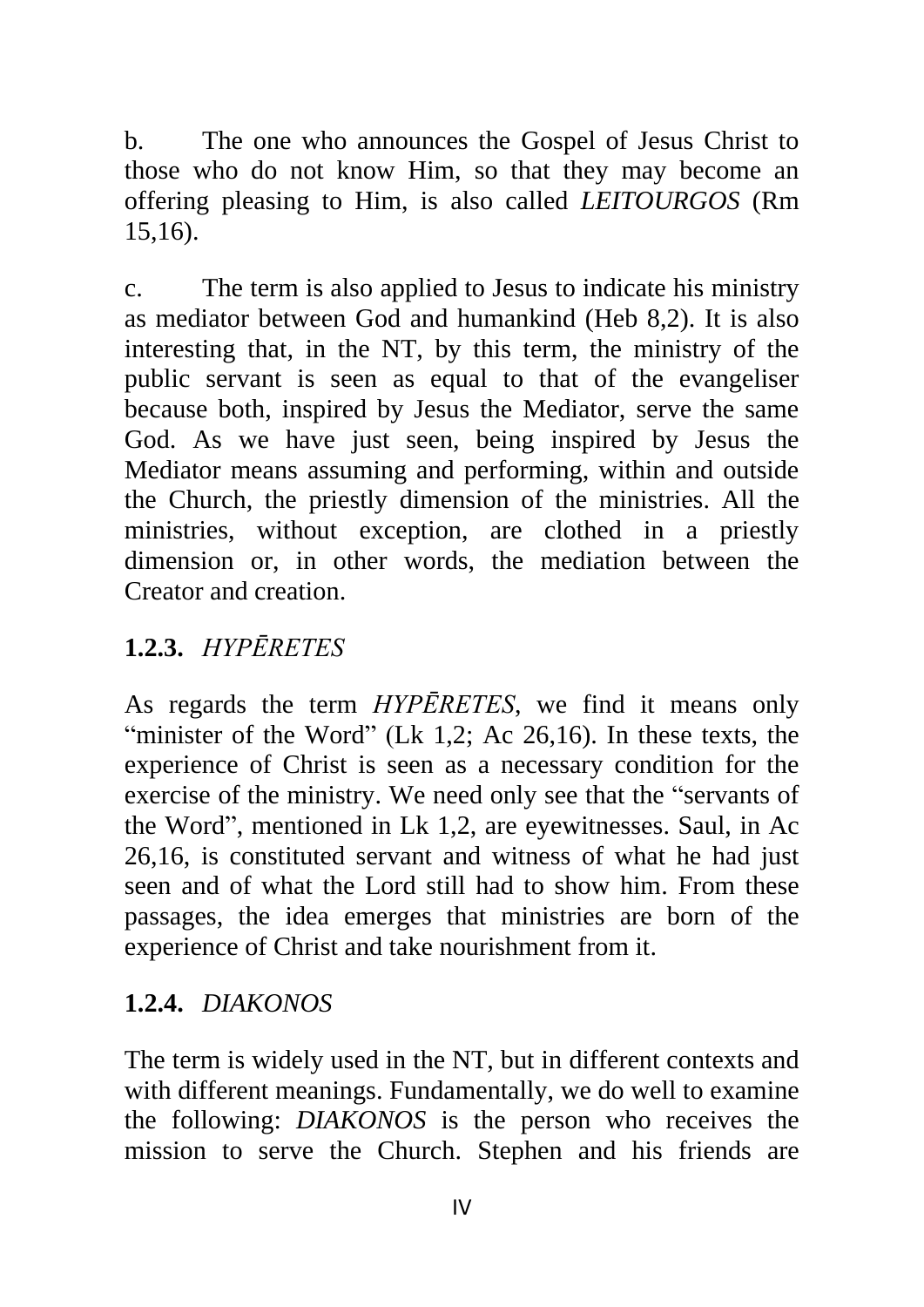deacons since they carry out the charitable works of the community (Ac 6,1-6); Paul and Apollos, however much they work tirelessly in evangelisation, prefer to be considered simply deacons (*DIAKONOI*) of the Church (1 Cor 3,5-15); Tychicus (Ep 6,21), Epaphras (Col 1,7) and Timothy (1 Tt 3,2) are DIAKONOI since they collaborate more directly in evangelisation. Even Jesus Christ is a *DIAKONOS* since he did not come to be served but to serve and give his life as a ransom for many (Mt 28,28; Mk 10,45; Rm 15,8). Assistance to the neediest is considered not only a *DIAKONIA* (ministry, service) but a necessary condition to have a place in the Kingdom of Heaven (Mt 25,31-46). In particular, it is of help to highlight the texts on the inferiority of the *DIAKONOS*: Lk 12,37 22,26- 27. The *DIAKONOS* is inferior to God and the people entrusted to him. In effect, it seems that this was an important characteristic of ministries in the first Christian communities.

# **1.2.5.** *OIKONOMOS*

The *OIKONOMOS* is the administrator who looks after the property of his master. It must be noted that, in the Pauline and Petrine traditions, all Christians are called *OIKONOMOI* since they administer the graces of God (1 Cor 4,1-2; 1 Pt 4,10). The symbolism of the administrator of the house is indeed striking as it insists on the duty of every Christian to have a ministry. In this way, the ministers are seen as a way of administering the *OIKOS* (dwelling, house) of God (1 Cor 3,5-9).

# **2. Reflection**

The semantic riches which we have already mentioned are not to be seen as mere linguistic research, for its own sake, of Biblical authors but as clear proof of the diversity of ministerial experiences among the people of Israel and the first Christian communities. In the same way, these semantic riches serve as a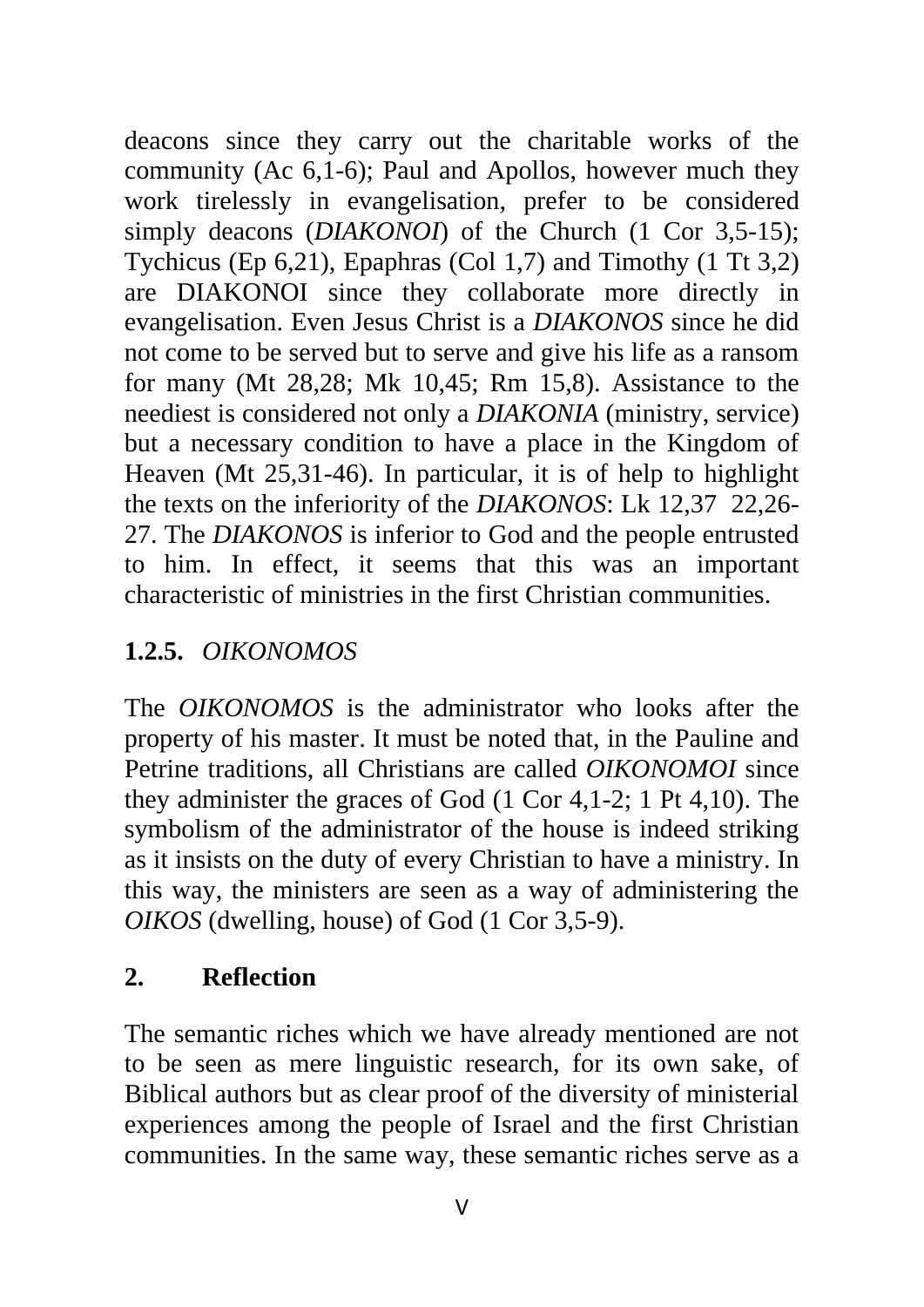foundation and inspiration for the continual contextualisation of ministries.

## **2.1. A diversity of ministerial experiences**

From what we have said above, it is clear that the various experiences of ministeriality recorded in the sacred texts are of interest to hagiographers to present, through them, a God who raises up ministries at the service of His house. We bear in mind that, in the NT, house of God (*OIKOS TOU THEOU*) indicates, strictly speaking, the Church of Christ (1 Tm 3,15; Heb 3,6) and, in a broader sense, the entire universe (At 7,44- 50). The inherent complexity of the concepts shows the importance of deepening not only the meaning of the expression "house of God", but also the ministries required for its integral administration. The house of God is so complex that it is not possible to administer it without a vast range of ministries. It is urgent, therefore, to stimulate the birth of new ministries within and outside the Church. In this sense, the Comboni Missionaries are called to animate this process that today, more than ever, seems to be a *conditio sine qua non* for the evangelisation of the contemporary world.

### **2.2. Contextualisation of ministries**

The various experiences of ministeriality in the Bible are accompanied by a process contextualisation, making ministries fit for a given context. For Comboni Missionaries, contextualisation brings with it two intrinsically interdependent processes: the process *ad intra* and the process *ad extra*. *Ad intra* because it requires a re-think of ministries and missionary commitments in light of the internal situation of the Institute (number of confreres, academic formation, vocational geographics, the financial situation, etc.). *Ad extra* because it challenges us to identify, in the context in which we work,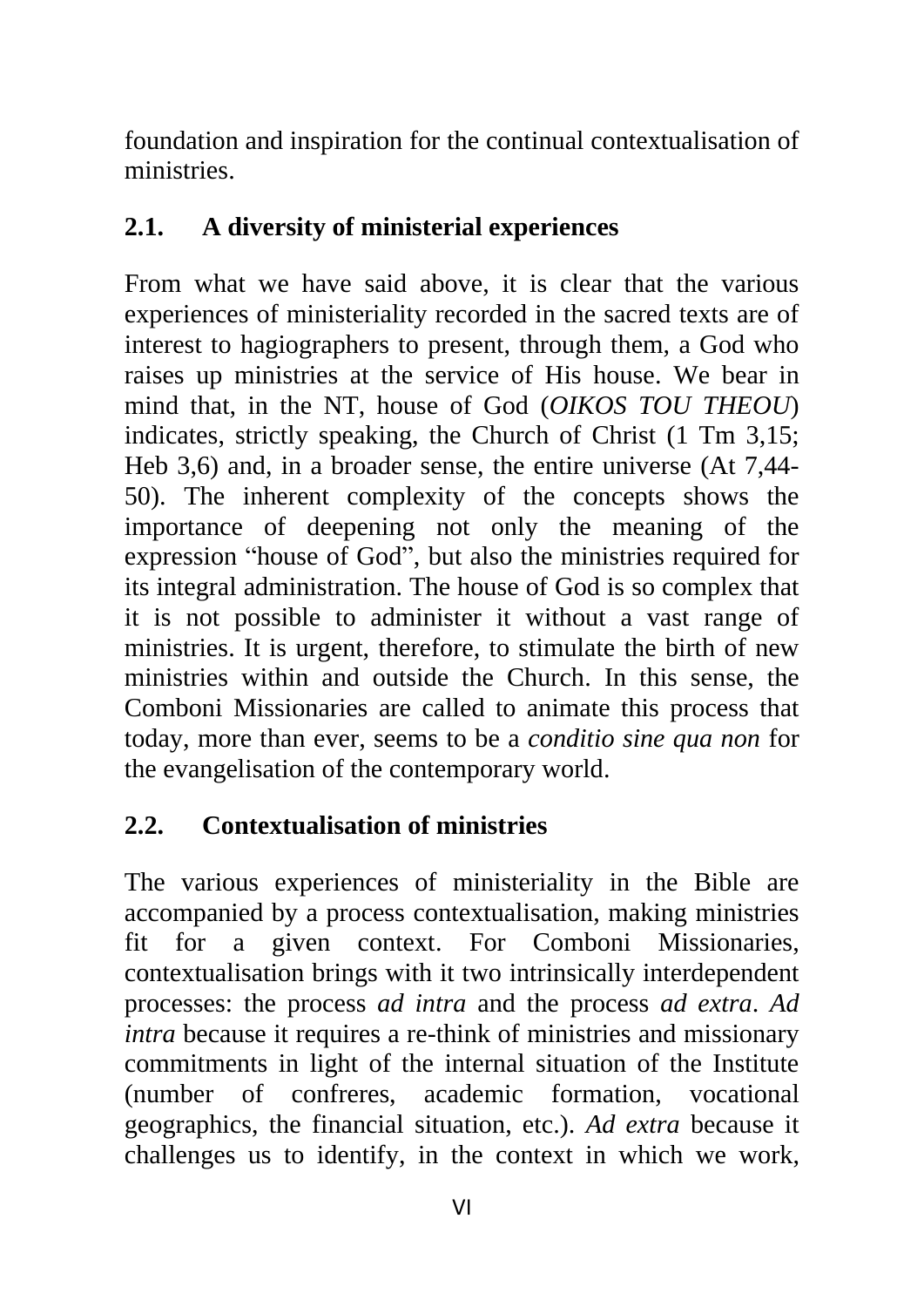people, means and methods to promote, with and through these, new ministries or the actualisation of those already in existence. Both processes require realism, courage and optimism. It is to be noted that, in the process of the contextualisation of ministries, assumed either individually or as a group, the contextualised reading of Sacred Scripture plays an irreplaceable role. For this reason, it is fundamental to re-learn the Bible, starting from the context of the contemporary listener. Only in this way will it be possible to discover the ministries more suitable for each situation.

# **3. Study questions**

**a)** In what does the "inferiority of the minister" consist, as applied to Comboni missionaries?

**b)** Do we see the need for new ministries in the Church and Institute today? Which ones?

**c)** The house of God is immense and complex. How is it to be administered integrally?

**d)** Have we succeeded in contextualising the Comboni charism and the ministries associated with it?

**e)** Have we succeeded in contextualising our hermeneutics of Biblical texts, for the purpose of arousing ministries fit for the situation? What difficulties did we find?

### **Recommended Bibliography**

COLLINS, J.N. (2014). *Diakonia Studies: Critical Issues in Ministry*. Oxford: Oxford University Press.

COMISSÃO Teológica Internacional. (2002). Da Diaconia de Cristo à Diaconia dos Apóstolos.